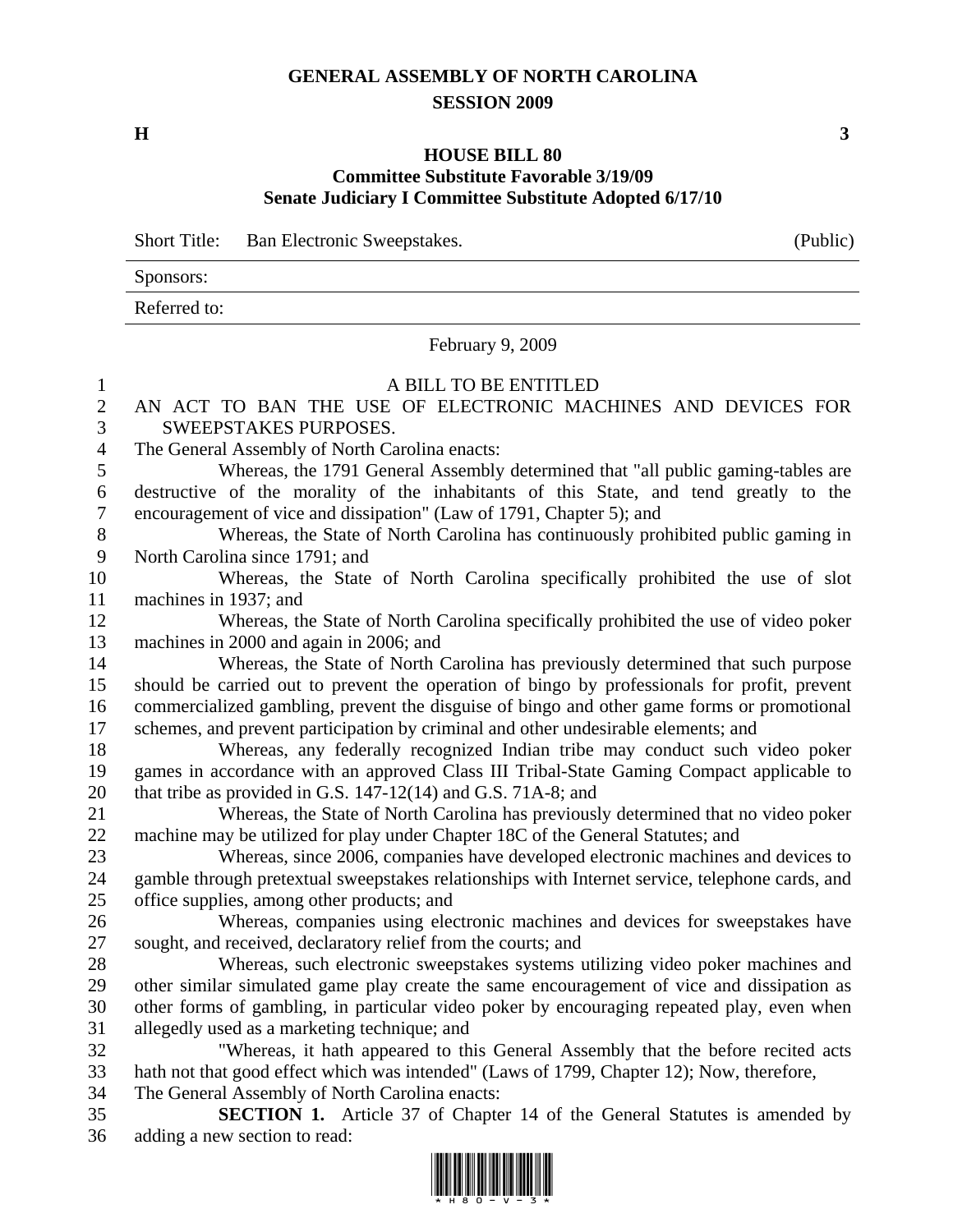|     |                               |                                 | <b>General Assembly Of North Carolina</b>                                                        | <b>Session 2009</b> |
|-----|-------------------------------|---------------------------------|--------------------------------------------------------------------------------------------------|---------------------|
|     |                               |                                 | "§ 14-306.4. Electronic machines and devices for sweepstakes prohibited.                         |                     |
| (a) |                               |                                 | Definitions. – For the purposes of this section, the following definitions apply:                |                     |
|     | (1)                           |                                 | "Electronic machine or device" means anything that uses energy and is                            |                     |
|     |                               |                                 | capable of displaying information on a screen or other mechanism that can                        |                     |
|     |                               |                                 | be viewed by a person in order to (i) enter a sweepstakes, or (ii) engage in                     |                     |
|     |                               |                                 | any activity or process associated with the sweepstakes, including viewing                       |                     |
|     |                               |                                 | information which would notify the person that the person is eligible, will                      |                     |
|     |                               |                                 | receive, or is entitled to receive a prize. This section is applicable to an                     |                     |
|     |                               |                                 | electronic machine or device whether or not:                                                     |                     |
|     |                               | <u>a.</u>                       | It is server-based.                                                                              |                     |
|     |                               | <u>b.</u>                       | It uses a simulated game terminal as a representation of the prizes                              |                     |
|     |                               |                                 | associated with the results of the sweepstakes entries.                                          |                     |
|     |                               | $\underline{c}$ .               | It utilizes software such that the simulated game influences or                                  |                     |
|     |                               |                                 | determines the winning or value of the prize.                                                    |                     |
|     |                               | <u>d.</u>                       | It selects prizes from a predetermined finite pool of entries.                                   |                     |
|     |                               | e.                              | It utilizes a mechanism that reveals the content of a predetermined                              |                     |
|     |                               |                                 | sweepstakes entry.                                                                               |                     |
|     |                               | <u>f.</u>                       | It predetermines the prize results and stores those results for delivery                         |                     |
|     |                               |                                 | at the time the sweepstakes entry results are revealed.                                          |                     |
|     |                               |                                 | It utilizes software to create a game result.                                                    |                     |
|     |                               | g.<br><u>h.</u>                 | It requires deposit of any coin or token or use of any credit card,                              |                     |
|     |                               |                                 | debit card, or other method of payment to activate the machine or                                |                     |
|     |                               |                                 | device.                                                                                          |                     |
|     |                               |                                 | It requires purchase of a related product or prepaid card.                                       |                     |
|     |                               | $\frac{\mathrm{i}}{\mathrm{i}}$ | The related product, if any, has legitimate value.                                               |                     |
|     |                               | <u>k.</u>                       | It reveals the prize incrementally, even though it may not influence if                          |                     |
|     |                               |                                 | a prize is awarded or the value of any prize awarded.                                            |                     |
|     |                               | <u>l.</u>                       | It determines and associates the prize with an entry or entries at the                           |                     |
|     |                               |                                 | time the sweepstakes is entered.                                                                 |                     |
|     | (2)                           |                                 | "Enter" or "entry" means the act or process by which a person becomes                            |                     |
|     |                               |                                 | eligible to receive any prize offered in a sweepstakes.                                          |                     |
|     | (3)                           |                                 | "Prize" means any gift, award, gratuity, good, service, or anything else of                      |                     |
|     |                               |                                 | value, which may be transferred to a person, whether possession of the prize                     |                     |
|     |                               |                                 | is actually transferred, or placed on an account or other record as evidence of                  |                     |
|     |                               |                                 | the intent to transfer the prize.                                                                |                     |
|     | $\left(4\right)$              |                                 | "Sweepstakes" means any game, advertising scheme or plan, or other                               |                     |
|     |                               |                                 | promotion, which, with or without payment of any consideration, a person                         |                     |
|     |                               |                                 | may enter to win or become eligible to receive any prize, the determination                      |                     |
|     |                               |                                 | of which is based upon chance.                                                                   |                     |
| (b) |                               |                                 | It shall be unlawful for any person to own, lease, or have possession of and operate             |                     |
|     |                               |                                 | an electronic machine or device; or to allow to be operated an electronic machine or device; or  |                     |
|     |                               |                                 | to own, lease, or have possession of and place into operation an electronic machine or device to |                     |
|     |                               |                                 | conduct a sweepstakes or to engage in any process or activity associated with a sweepstakes,     |                     |
|     |                               |                                 | unless specifically authorized in subsection (c) of this section.                                |                     |
| (c) |                               |                                 | Notwithstanding subsection (b) of this section, it shall not be unlawful to use an               |                     |
|     | electronic machine or device: |                                 |                                                                                                  |                     |
|     | (1)                           |                                 | That is within the scope of the exclusion provided in G.S. $14-306(b)(1)$ .                      |                     |
|     | (2)                           |                                 | When the electronic machine or device is used only by the person                                 |                     |
|     |                               |                                 | conducting the sweepstakes and is used for the purpose of accepting an                           |                     |
|     |                               |                                 | entrant's identifying information, creating a Web site to provide information                    |                     |
|     |                               |                                 | about a sweepstakes being conducted, maintaining records of sweepstakes                          |                     |
|     |                               |                                 |                                                                                                  |                     |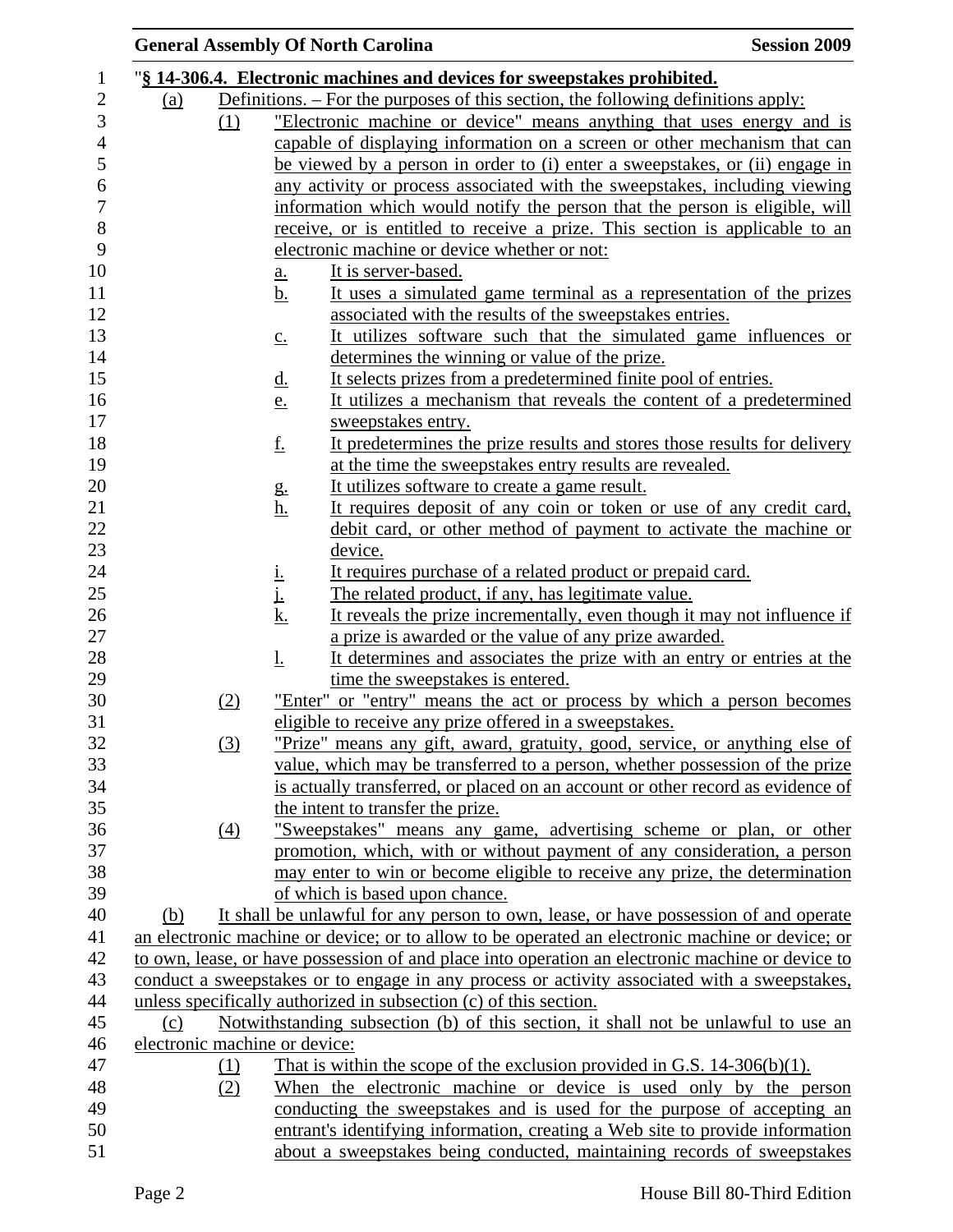| <b>General Assembly Of North Carolina</b> |                   |                   |                   |                                                                                                                                                                   | <b>Session 2009</b>  |
|-------------------------------------------|-------------------|-------------------|-------------------|-------------------------------------------------------------------------------------------------------------------------------------------------------------------|----------------------|
|                                           |                   |                   |                   | entries, or the operation of software necessary to conduct the sweepstakes                                                                                        |                      |
|                                           |                   |                   |                   | that complies with all of the provisions of sub-subdivisions (4)b. through                                                                                        |                      |
|                                           |                   |                   |                   | $(4)$ h. of this subsection.                                                                                                                                      |                      |
|                                           | (3)               |                   |                   | For the purpose of notifying an entrant in a sweepstakes that the entrant has                                                                                     |                      |
|                                           |                   |                   |                   | received, or is eligible to receive, a prize, provided the sweepstakes complies                                                                                   |                      |
|                                           |                   |                   |                   | with all of the provisions of sub-subdivisions $(4)$ b. through $(4)$ h. of this                                                                                  |                      |
|                                           |                   |                   | subsection.       |                                                                                                                                                                   |                      |
|                                           | $\underline{(4)}$ |                   |                   | To conduct a sweepstakes that satisfies all of the following criteria:                                                                                            |                      |
|                                           |                   | $\underline{a}$ . |                   | Entry is conducted in one of the following ways:                                                                                                                  |                      |
|                                           |                   |                   | <u>1.</u>         | Using a customer reward card at a cash register capable of<br>calculating sales and use tax required to be collected under                                        |                      |
|                                           |                   |                   |                   | G.S. 105-164.4 in conjunction with the purchase of a good or                                                                                                      |                      |
|                                           |                   |                   |                   | service, by either the cashier or entrant electronically                                                                                                          |                      |
|                                           |                   |                   |                   | scanning the customer reward card or the cashier or entrant                                                                                                       |                      |
|                                           |                   |                   |                   | entering the phone number associated with the customer                                                                                                            |                      |
|                                           |                   |                   |                   | reward card.                                                                                                                                                      |                      |
|                                           |                   |                   | 2.                | transmitting a<br>$\mathbf{B}\mathbf{v}$<br>electronically                                                                                                        | person's identifying |
|                                           |                   |                   |                   | information.                                                                                                                                                      |                      |
|                                           |                   | <u>b.</u>         |                   | There is no entertaining display or reveal of a prize associated with                                                                                             |                      |
|                                           |                   |                   | an entry.         |                                                                                                                                                                   |                      |
|                                           |                   | $\underline{c}$ . |                   | The person conducting the sweepstakes shall not allow any entrant to                                                                                              |                      |
|                                           |                   |                   |                   | subdivide an entry into multiple entries or to substitute or subdivide a<br>prize awarded in the sweepstakes.                                                     |                      |
|                                           |                   | $\underline{d}$ . |                   | The entrant is notified of any prize awarded in the sweepstakes by                                                                                                |                      |
|                                           |                   |                   |                   | mail, e-mail, text, or phone on a date later than the date of entry.                                                                                              |                      |
|                                           |                   | e.                |                   | The entrant is not notified of any prize awarded in the sweepstakes at                                                                                            |                      |
|                                           |                   |                   |                   | the time or place of entry.                                                                                                                                       |                      |
|                                           |                   | <u>f.</u>         |                   | The sweepstakes is open for a minimum of seven calendar days and                                                                                                  |                      |
|                                           |                   |                   |                   | prizes are determined by a random drawing of entries conducted after                                                                                              |                      |
|                                           |                   |                   |                   | this time period.                                                                                                                                                 |                      |
|                                           |                   | g.                |                   | The person conducting the sweepstakes makes available upon request                                                                                                |                      |
|                                           |                   |                   |                   | a list of all sweepstakes prizes and prize winners from the previous                                                                                              |                      |
|                                           |                   |                   | 12 months.        |                                                                                                                                                                   |                      |
|                                           |                   | <u>h.</u>         |                   | The person conducting the sweepstakes provides a free method of                                                                                                   |                      |
|                                           |                   |                   |                   | entry into the sweepstakes.                                                                                                                                       |                      |
| (d)                                       |                   |                   |                   | It is the intent of this section to prohibit any electronic machine or device or other                                                                            |                      |
|                                           |                   |                   |                   | mechanism that seeks to avoid application of this section through the use of any subterfuge or                                                                    |                      |
|                                           |                   |                   |                   | pretense whatsoever. It is the intent of this section to allow a person to provide the person's                                                                   |                      |
|                                           |                   |                   |                   | name, address, phone number, or other identifying information to enter a sweepstakes, either                                                                      |                      |
|                                           |                   |                   |                   | singularly or in connection with filling out a survey form, and to allow a person conducting a                                                                    |                      |
|                                           |                   |                   |                   | sweepstakes to notify an entrant of the status or outcome of any sweepstakes.<br>Nothing in this section shall be construed to make illegal any of the following: |                      |
| (e)                                       | (1)               |                   |                   | Any activity which is lawfully conducted on Indian lands pursuant to, and in                                                                                      |                      |
|                                           |                   |                   |                   | accordance with, an approved Tribal-State Gaming Compact applicable to                                                                                            |                      |
|                                           |                   |                   |                   | that Tribe as provided in G.S. 147-12(14) and G.S. 71A-8.                                                                                                         |                      |
|                                           | (2)               |                   |                   | Any lottery game lawfully conducted in accordance with Chapter 18C of the                                                                                         |                      |
|                                           |                   |                   | General Statutes. |                                                                                                                                                                   |                      |
|                                           | (3)               |                   |                   | Any raffle or bingo game lawfully conducted in accordance with Part 2 of                                                                                          |                      |
|                                           |                   |                   | this Article.     |                                                                                                                                                                   |                      |
| (f)                                       |                   |                   |                   | Each violation of this section shall be considered a separate offense.                                                                                            |                      |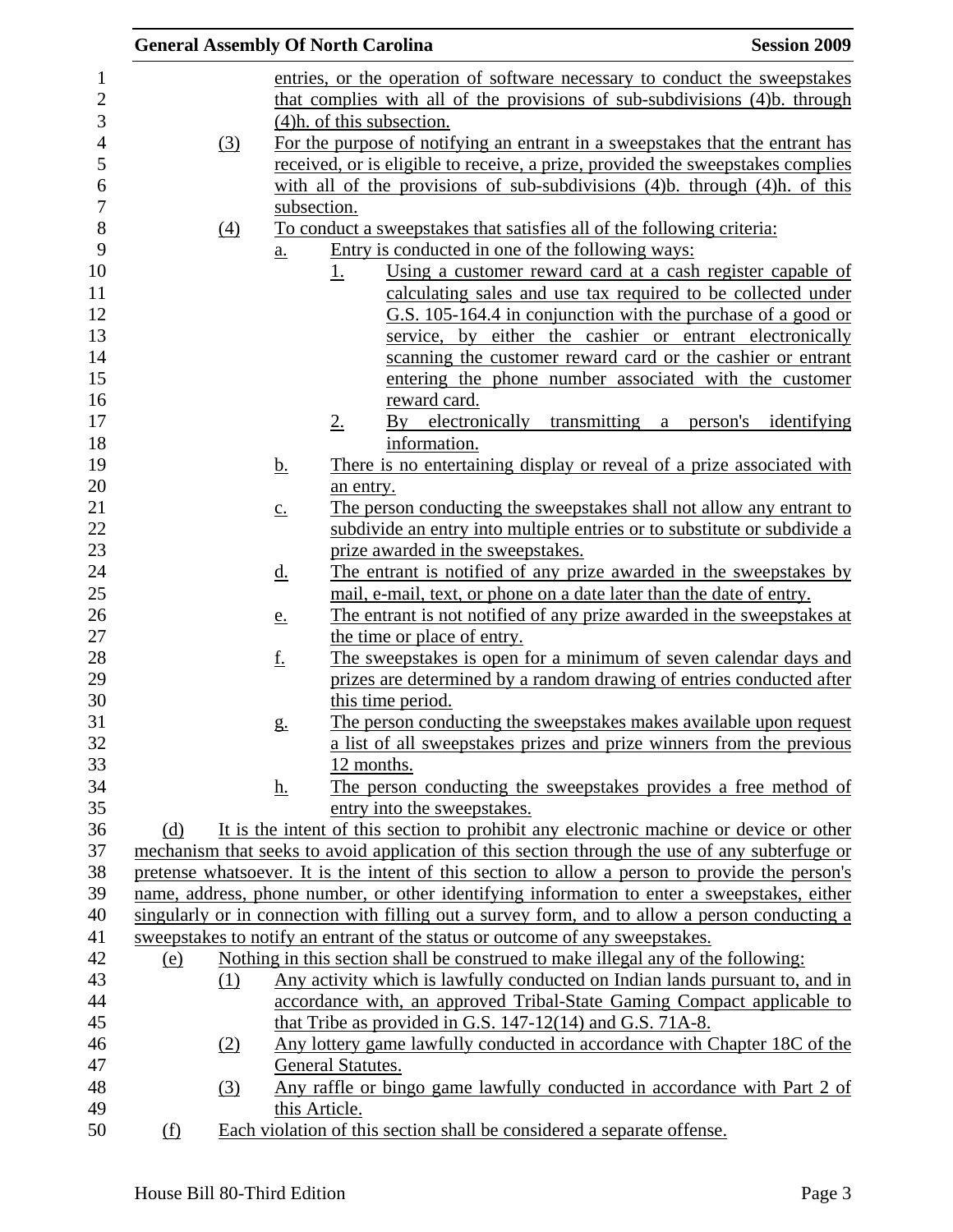|                  | <b>General Assembly Of North Carolina</b>                                                                                                                                                       | <b>Session 2009</b> |
|------------------|-------------------------------------------------------------------------------------------------------------------------------------------------------------------------------------------------|---------------------|
| $\mathbf{1}$     | Any person who violates this section is guilty of a Class 1 misdemeanor for the first<br>(g)                                                                                                    |                     |
| $\overline{c}$   | offense and is guilty of a Class H felony for a second offense and a Class G felony for a third or                                                                                              |                     |
| $\overline{3}$   | subsequent offense.                                                                                                                                                                             |                     |
| 4                | Any electronic machine or device, or other property, used in violation of this section<br>(h)                                                                                                   |                     |
| 5                | shall be seized and disposed of according to G.S. 15-11.1."                                                                                                                                     |                     |
| 6                | <b>SECTION 2.</b> G.S. 14-306(a) reads as rewritten:                                                                                                                                            |                     |
| $\boldsymbol{7}$ | Any machine, apparatus or device is a slot machine or device within the provisions<br>" $(a)$                                                                                                   |                     |
| 8                | of G.S. 14-296 through 14-309, if it is one that is adapted, or may be readily converted into one                                                                                               |                     |
| 9                | that is adapted, for use in such a way that, as a result of the insertion of any piece of money or                                                                                              |                     |
| 10               | coin or <u>token; ether object, any credit card</u> , debit card, or any other method that requires                                                                                             |                     |
| 11               | payment to activate play; or any prepaid card, such machine or device is caused to operate or                                                                                                   |                     |
| 12               | may be operated in such manner that the user may receive or become entitled to receive any                                                                                                      |                     |
| 13               | piece of money, credit, allowance or thing of value, or any check, slug, token or memorandum,                                                                                                   |                     |
| 14               | whether of value or otherwise, or which may be exchanged for any money, credit, allowance or                                                                                                    |                     |
| 15               | any thing of value, or which may be given in trade, or the user may secure additional chances                                                                                                   |                     |
| 16               | or rights to use such machine, apparatus or device; or any other machine or device designed                                                                                                     |                     |
| 17               | and manufactured primarily for use in connection with gambling and which machine or device                                                                                                      |                     |
| 18               | is classified by the United States as requiring a federal gaming device tax stamp under                                                                                                         |                     |
| 19               | applicable provisions of the Internal Revenue Code. This definition is intended to embrace all                                                                                                  |                     |
| 20               | slot machines and similar devices except slot machines in which is kept any article to be                                                                                                       |                     |
| 21               | purchased by depositing any coin or thing of value, and for which may be had any article of                                                                                                     |                     |
| 22               | merchandise which makes the same return or returns of equal value each and every time it is                                                                                                     |                     |
| 23               | operated, or any machine wherein may be seen any pictures or heard any music by depositing                                                                                                      |                     |
| 24               | therein any coin or thing of value, or any slot weighing machine or any machine for making                                                                                                      |                     |
| 25<br>26         | stencils by the use of contrivances operated by depositing in the machine any coin or thing of<br>value, or any lock operated by slot wherein money or thing of value is to be deposited, where |                     |
| 27               | such slot machines make the same return or returns of equal value each and every time the                                                                                                       |                     |
| 28               | same is operated and does not at any time it is operated offer the user or operator any additional                                                                                              |                     |
| 29               | money, credit, allowance, or thing of value, or check, slug, token or memorandum, whether of                                                                                                    |                     |
| 30               | value or otherwise, which may be exchanged for money, credit, allowance or thing of value or                                                                                                    |                     |
| 31               | which may be given in trade or by which the user may secure additional chances or rights to                                                                                                     |                     |
| 32               | use such machine, apparatus, or device, or in the playing of which the operator does not have a                                                                                                 |                     |
| 33               | chance to make varying scores or tallies."                                                                                                                                                      |                     |
| 34               | <b>SECTION 3.</b> G.S. 14-306.1A(b) reads as rewritten:                                                                                                                                         |                     |

35 "(b) Definitions. – As used in this section, a video gaming machine means a slot machine 36 as defined in G.S. 14-306(a) and other forms of electrical, mechanical, or computer games such 37 as, by way of illustration:

- 38 (1) A video poker game or any other kind of video playing card game.
- 39 (2) A video bingo game.
- 
- 40 (3) A video craps game. 41 (4) A video keno game.
- 42 (5) A video lotto game.
- 43 (6) Eight liner.
- 44 (7) Pot-of-gold.
- 45 (8) A video game based on or involving the random or chance matching of 46 different pictures, words, numbers, or symbols not dependent on the skill or 47 dexterity of the player.

48 For the purpose of this section, a video gaming machine is a video machine which requires 49 deposit of any coin or token, or use of any credit card, debit card, or any other method that 50 requires payment-payment, or any prepaid card to activate play of any of the games listed in

51 this subsection.